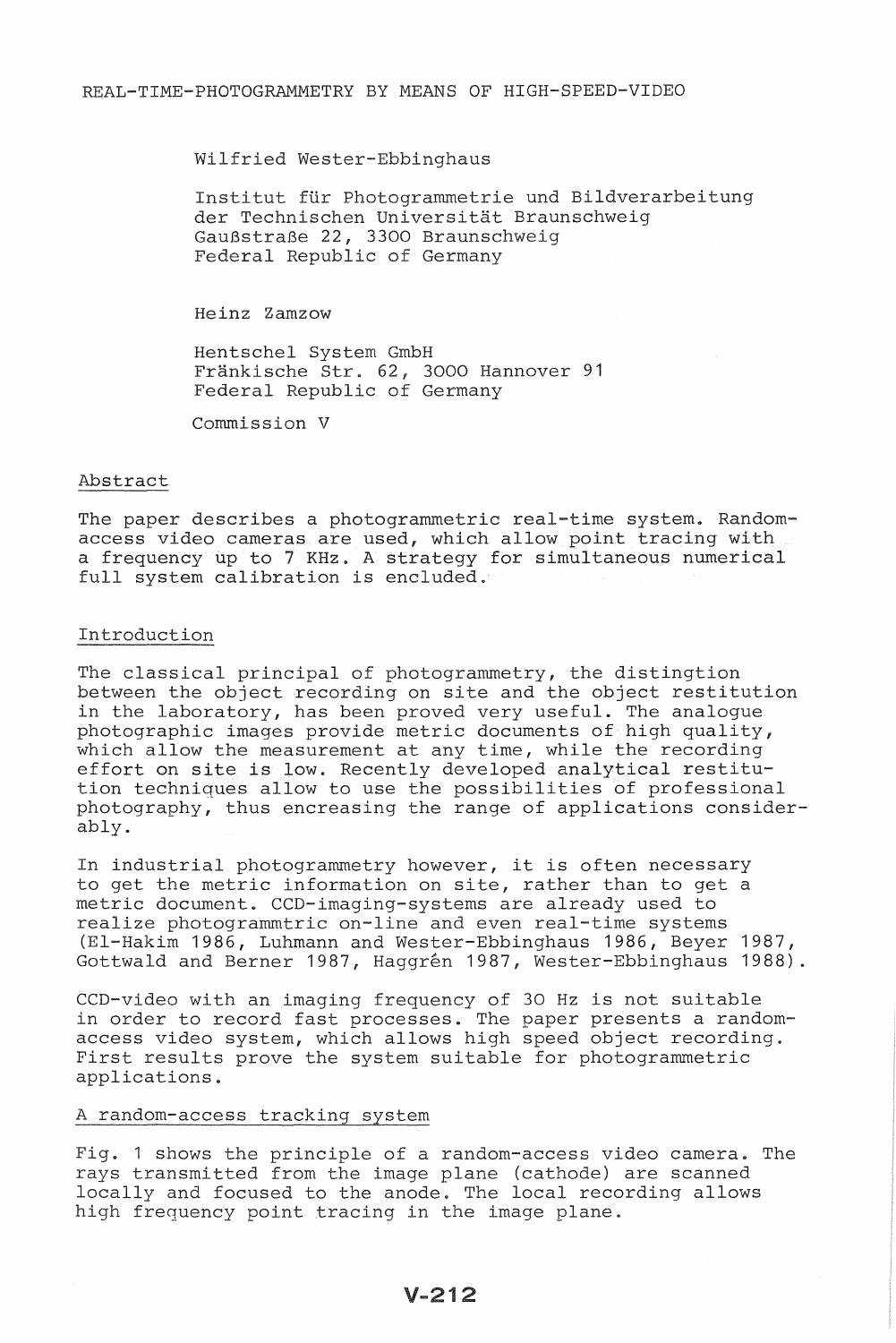

Fig. 1: Principal of random-access video tracking



Fig. 2: Hentschel random-access tracking system HSG 84.30 with Hamamatsu camera C 1181. Halogen lamps for illumination of retro reflecting targets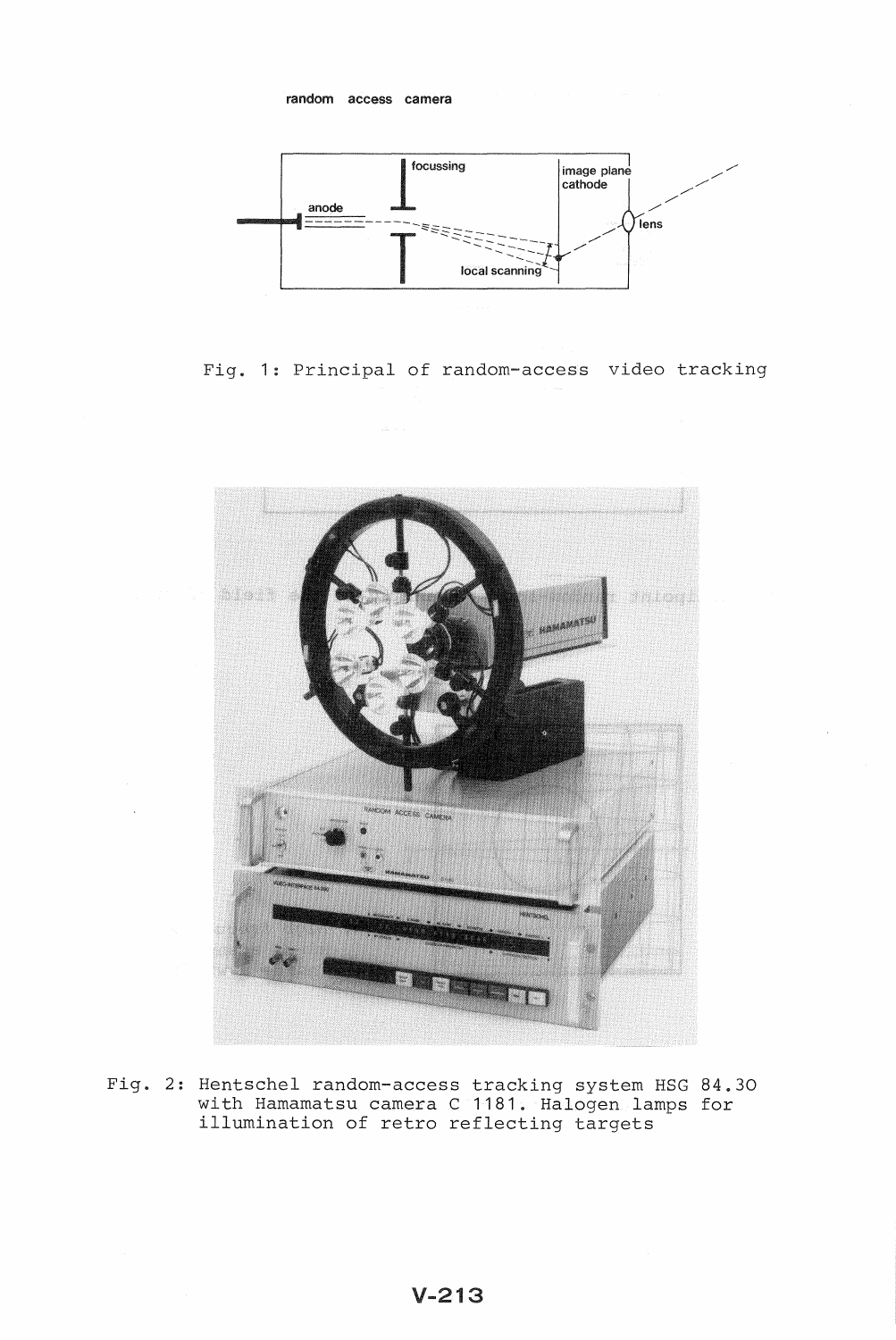

**a) multipoint random-access scanning in the field of view** 



**b) high frequency sinus scanning inside a window** 

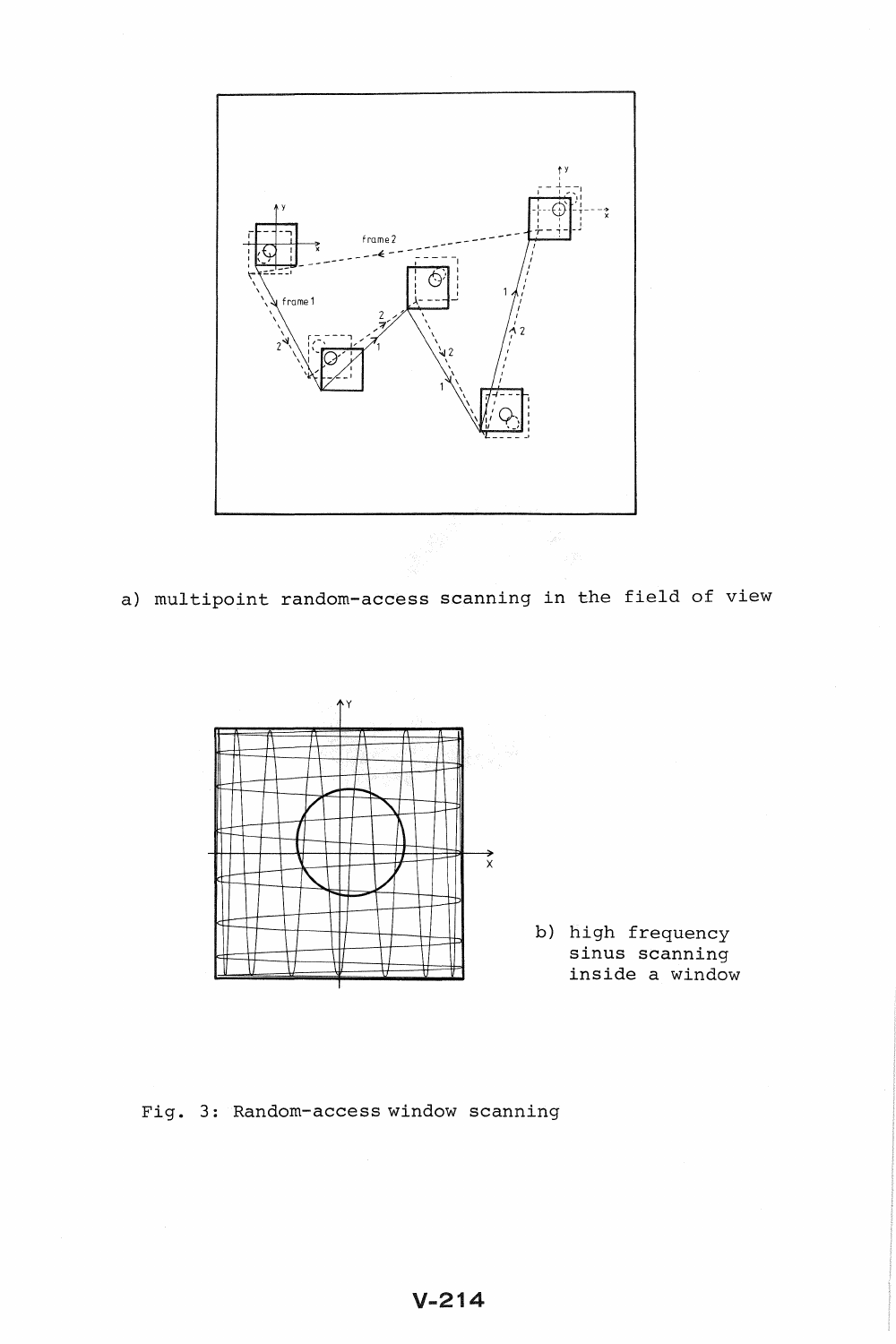

Fig. 4: Blockdiagram of video-interface 84.330



Fig. 5: Blockdiagram of random-access tracking system HSG

 $\mathcal{L}$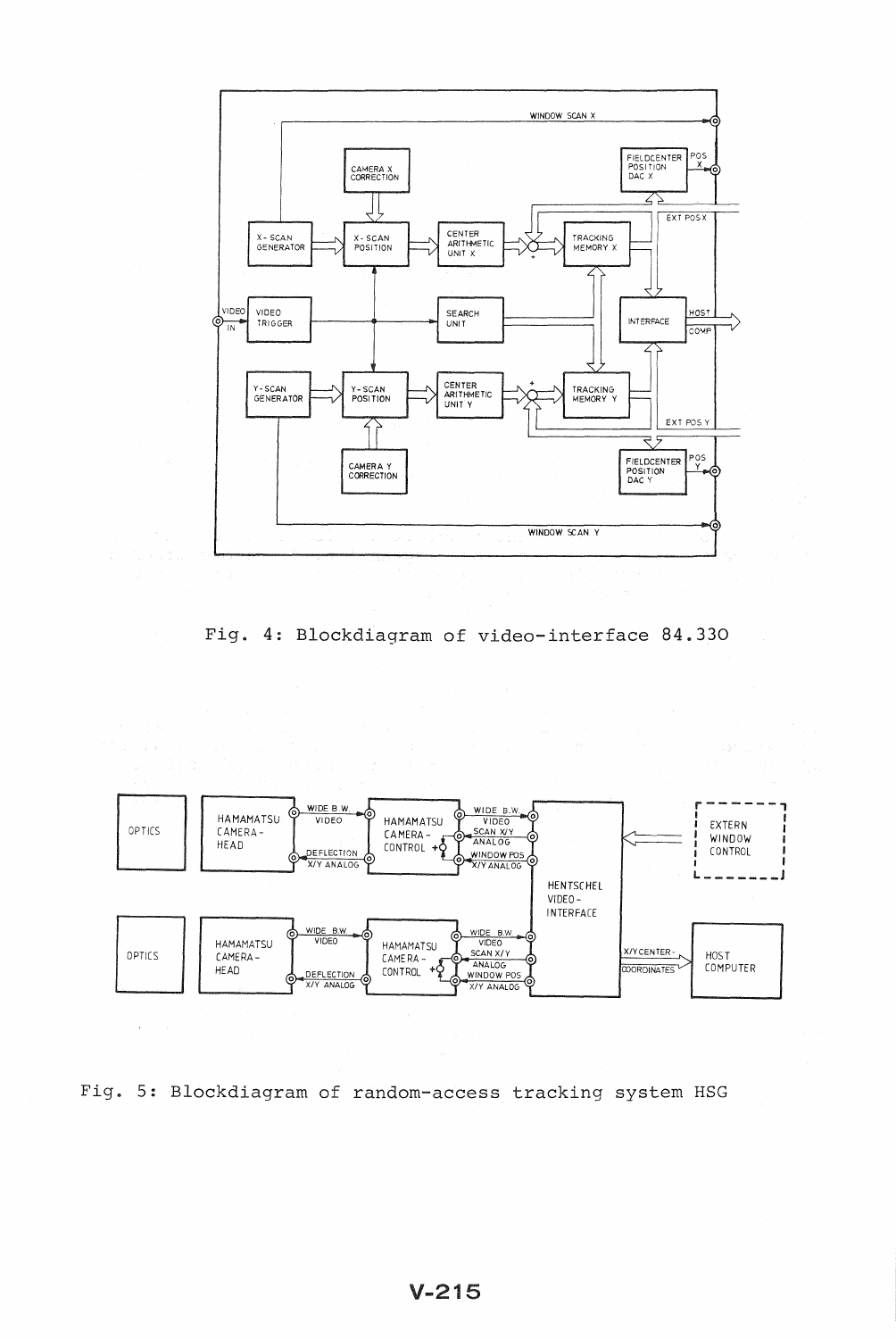The random-access tracking system HSG 84.30 from Hentschel System allows high speed and high resolution multi-point tracking (Zamzow 1988) (fig. 2). This system uses random-access cameras C 1181 from Hamamatsu Photonics with an image dissector. In contrast to conventional video cameras with normal TV scanning its scanning mode is not limited by synchronizing signals. This allows a free extern deflection.

By setting windows (fig. 3) instead of full screen mode with comparable absolute deflection speed inside, the sampling rate can be extremely increased. Because the image dissector has no lag, the camera can access any point in the field with an access time under 15 microseconds. Thus, sampling rates up to 7,5 kHz are possible. The picture frequency depends on the number of windows, which is variable.

The resolution of the camera system is 8192 x 8192 pixels. With reduced dimension of the tracking windows - smaller then 1% x 1% of the field - even a higher resolution is possible. The noise is less then +/-4 pixels at 7,5 kHz sampling rate, small windows and best light conditions. By reducing the variable sampling rate, a longer access time and a finer scanning will improve this value.

The function of the video-interface 84.330 for a two dimensional measurement is shown in the blockdiagram fig. 4. Before tracking is started, the positions of the points are automatically detected in a special search line mode and stored in the tracking memory. After change-over to tracking mode, the marks are surrounded by windows (fig. 3a). The high speed deflection signals (fig. 3b) are digitally generated by the x/y scan generators. The video-signals of the camera allow to detect the peripheral coordinates inside the window with a resolution of 8 bits. A fast hardware arithmetic unit computes the centers of the points. The addition of the window position and the center position inside the window delivers the point position in the field of view. The x/y-coordinates are stored in the tracking memory and used for window placing in the next frame (fig. 3a). The extremely reduced quantity of data allows a simultaneous on-line data transfer to a host computer even at highest sampling rates. Variable sampling rate, window dimensions and number of windows enable the user to optimize the system to different problems of measurement. The video-interface 84.330 allows multi-camera tracking with synchronous control for 3-D motion analysis and on-line data transfer to a computer (fig. 5).

## Photogrammetric application - First experiences

By means of a multi-image test field triangulation the geometric quality of the random-access video system was investigated. The test field, consisting of 25 points equipped with retro-reflecting targets, was recorded by 10 images according to fig. 6.The illimination was realized by halogen lamps, arranged as shown in fig. 2. A bundle triangulation, carried out as a free net adjustment, led to the following results:

> *<sup>a</sup>*: ± 7 pixel <sup>o</sup> relative accuracy in object space  $\leq 10^{-3}$

> > $V - 216$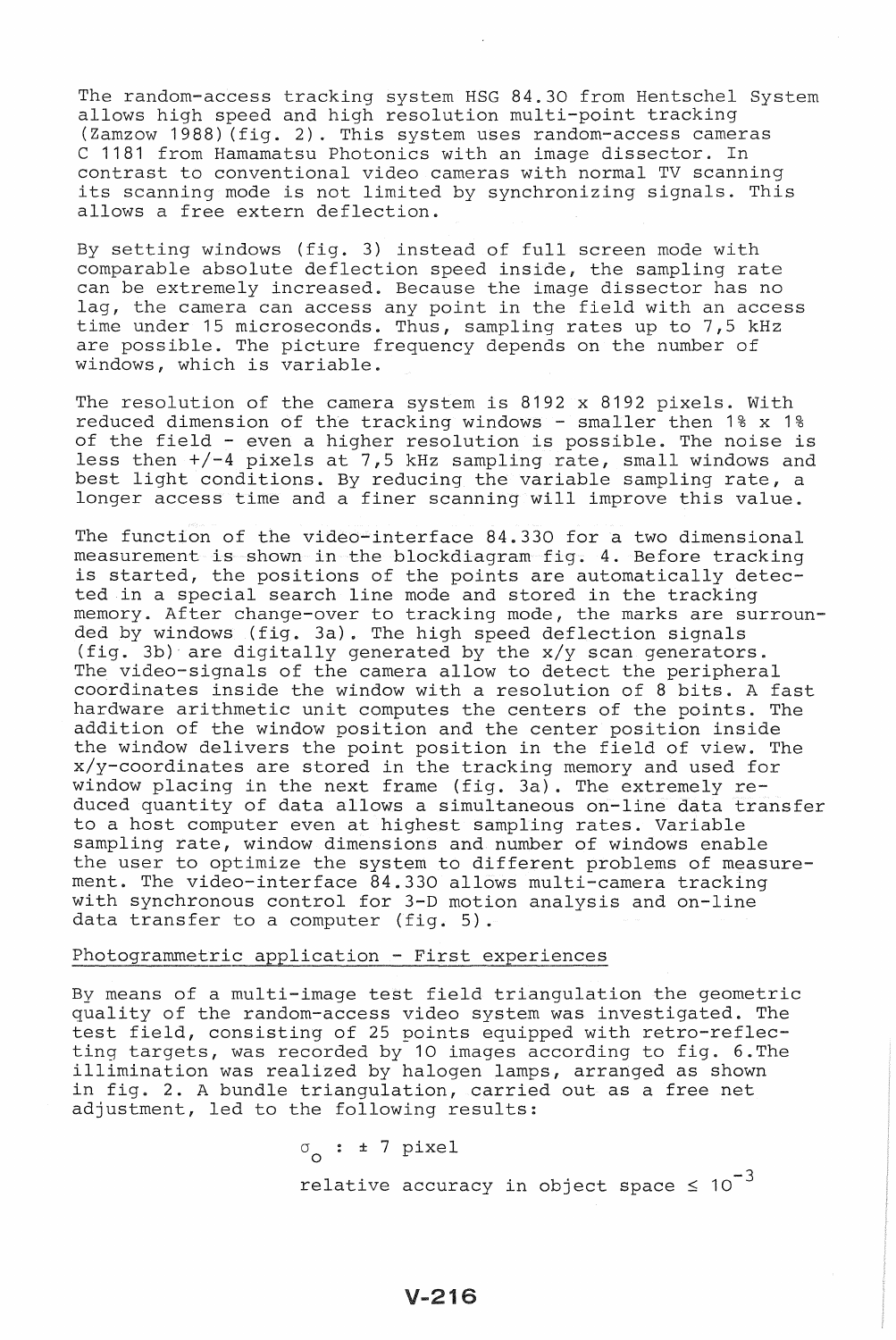





Fig. 7: Integrated system for photogrammetric multi-camera random-access point tracking

# V-217